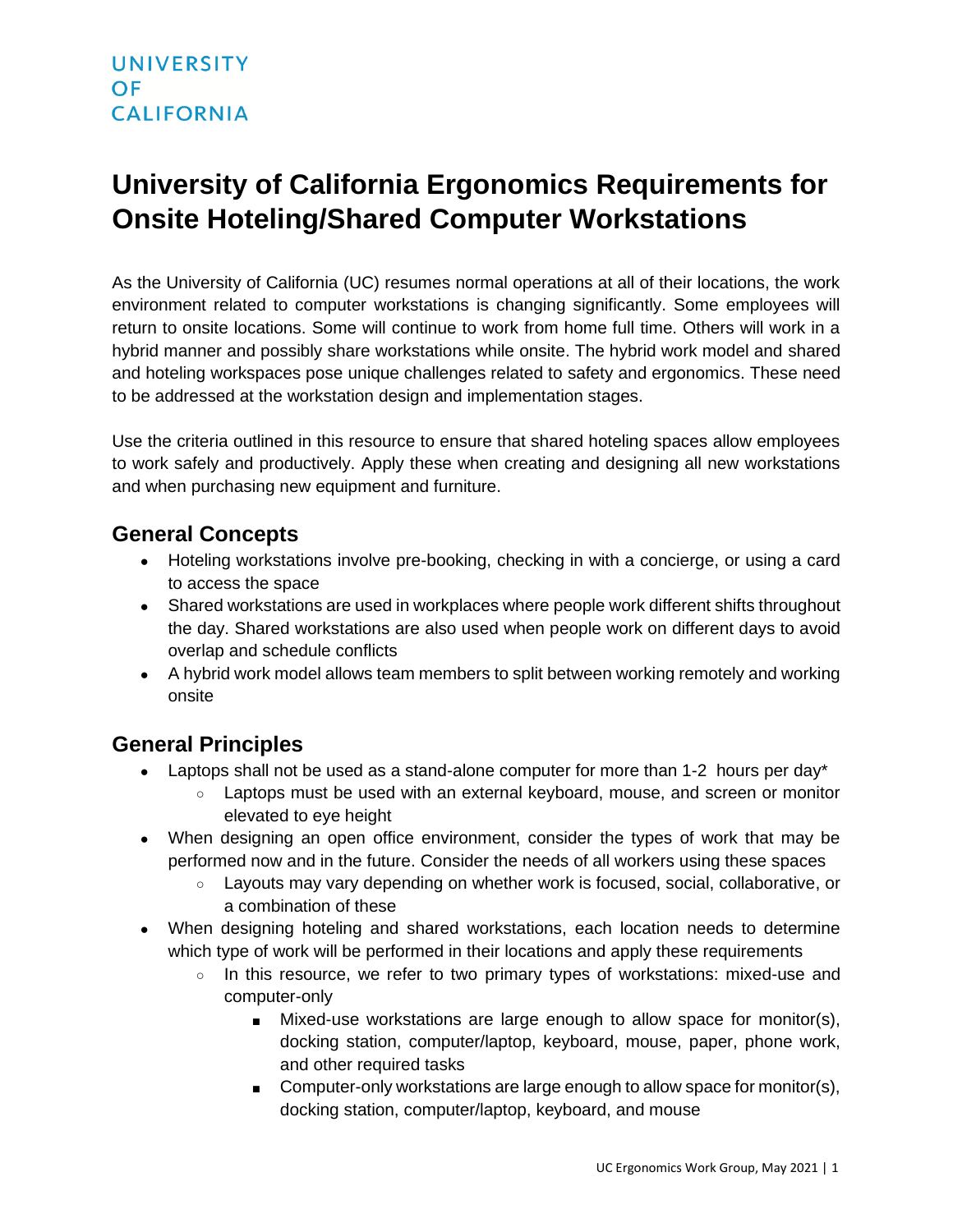- $\circ$  If it is not known whether workstations will be mixed-use or computer-only, design to meet requirements for mixed-use. This allows flexibility and safety for current and future workers
- Workstation adjustability; connectivity; work tools; video conferencing; and noise, safety, ergonomics, and infection control must be addressed. Worker training and education are required
- Workstation adjustability needs to meet the needs of diverse multiple users, including American Disability Act (ADA) requirements
- Ensure some work spaces are available in low-traffic, quiet zones
- Understand that workers may have varying or unique needs
- Work with your local Ergonomics, Information Technology (IT), Facilities, Disability Management, Human Resources, and Design teams with questions and for more support
- Consider security for people, technology, and equipment
- Consider developing a centralized check-out process for some equipment
	- Example: Specialized chairs, alternative keyboards and pointing devices/mice, laptop stands, document holders, footrests
- Establish community guidelines for noise, food, hygiene, scent/perfume use, and other environmental concerns
	- Create policies to avoid the use of all scented products and perfumes because these can cause severe allergies

# **Specific Workstation Requirements**

## **A. Workstation/Desk**

Select all of the following:

□ Workstations meet UC Requirements for Freestanding Height-Adjustable Tables

 $\Box$  Height

- The entire work surface shall be user height adjustable from at least 22-48 inches
	- Use electric height-adjustable desks

□ Depth

• Depth for all workstation types shall be 30 inches to meet visual requirements related to viewing monitor(s)

Width

- Workstation width must align with how the desk will be used: for mixed tasks or for computer work only
	- Mixed-use workstations must allow enough space for monitor(s), docking station, computer/laptop, keyboard, mouse, paper, phone work, and other required tasks
		- Width: at least 60 inches wide
	- $\circ$  Computer-only workstations must allow enough space for monitor(s), docking station, computer/laptop, keyboard, and mouse
		- Width: at least 46 inches wide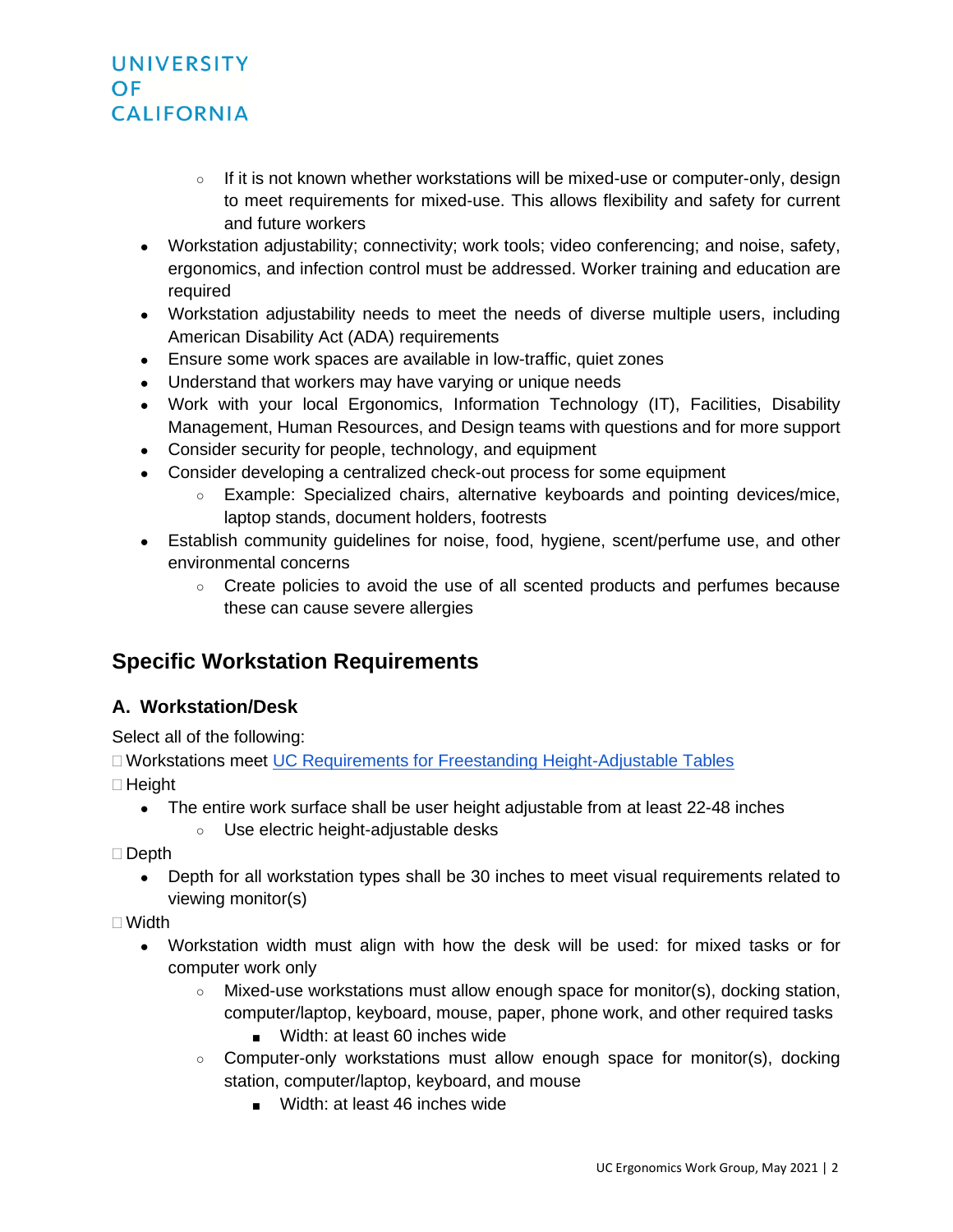### **B. Lockable Storage**

Select one or more of these options:

□ Mobile, placed under or adjacent to desk

- $\bullet$  Height  $<$  21.5 inches
- If moved frequently, keep these lightweight and well-maintained
- Consider a version with a handgrip
- Offer assistance to workers who need help moving these
- Consider keeping back-up keys onsite

□ Freestanding lockers or storage in separate area

### **C. Chairs**

Select from these two options:

 $\Box$  Standard approved ergonomics task chairs (fit 90 percent of workers)

- Chairs meet [UC Ergonomics Requirements for Task Chairs](https://uhs.berkeley.edu/sites/default/files/uc_task_chair_requirements_2.pdf)
- Casters (wheels) appropriate for floor surface. These are available in carpet, hard floor, and dual-purpose versions
- Suitable fabric (wipeable vs. upholstered)

□ Approved specialized chairs (fit 10 percent of workers)

- Example: Shorter, taller, smaller, wider, larger chairs, or chairs with heavier weight capacity
- Work with local Ergonomics and Design teams for guidance

If needed, select from the following:

- □ Consider color coding or tagging chairs for easy identification
- □ Consider using a checkout process

#### **D. Hoteling Workstation Reservations**

If needed, create a reservation process:

- □ Consider using software to reserve workstations. System should be easy-to-use and real-time enabled
- $\Box$  Match workers with workstations with suitable technology/operating system

#### **E. Desktop or Laptop Computer**

Select from these options:

- Desktop with external monitor, keyboard, and mouse
- All-in-One computer with external keyboard and mouse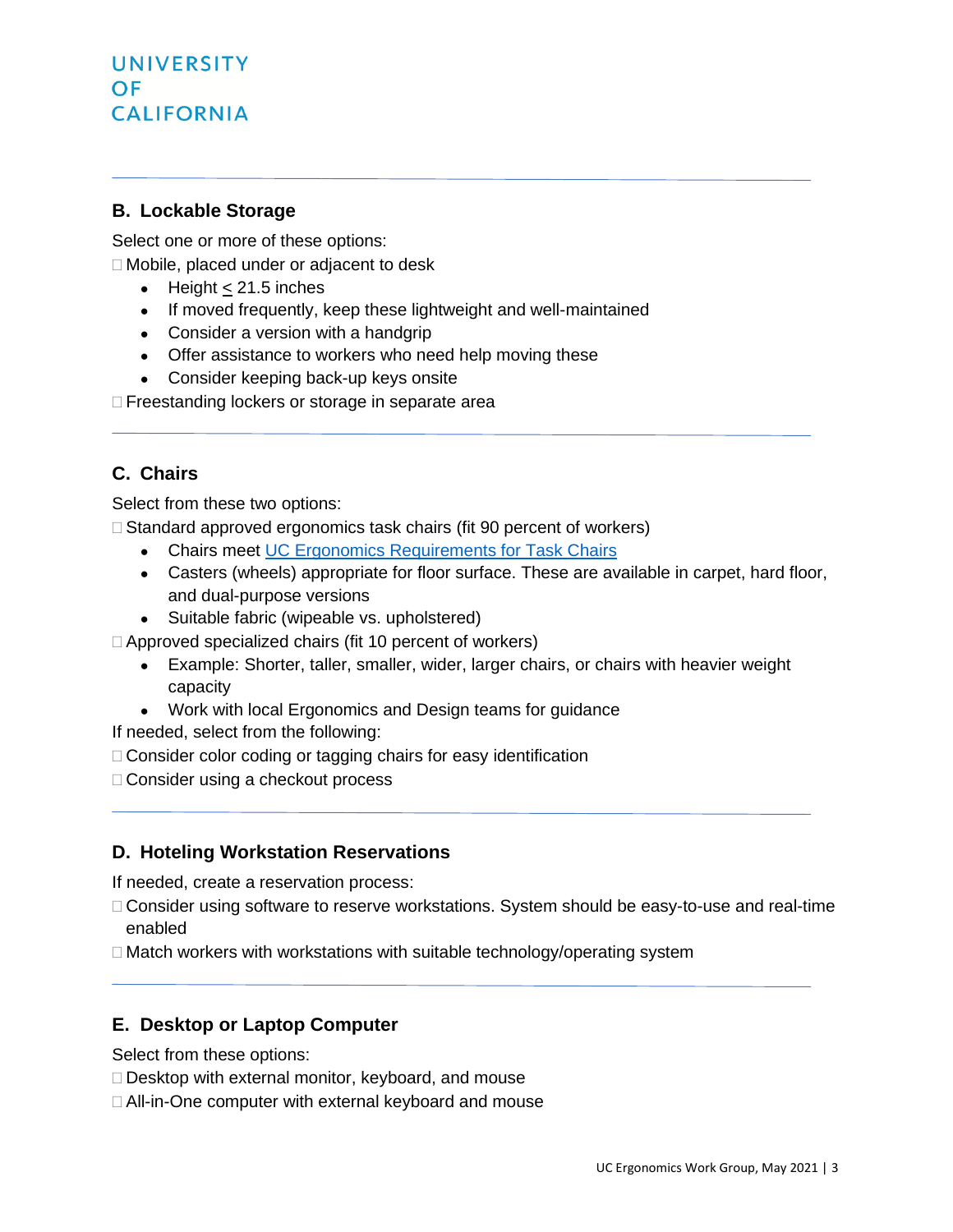Laptop

- Laptop shall not be used as a stand-alone computer for more than 1-2 hours per day\*
- Must use external keyboard, mouse, and screen or monitor elevated to eye height
- Consider how to transport laptops safely and securely between home and onsite work areas (e.g. rolling bag, backpack)

### **F. Connections/Technology**

Select from all options that apply:

□ For laptops:

- Use universal docking stations to support both Apple and PC systems
- Create dedicated workstations for specific operating systems (e.g. Apple, PC, Linux) □ For laptops and desktop computers:
	- USB Hubs, converters, adapters, connectors, and cords
	- To connect the monitor(s) and the required keyboard and mouse, consider using Keyboard, Video, Mouse (KVM) switches. These allow Apple and PC computers to use the same monitor, keyboard, and mouse at the same hoteling space

□ Printer connectivity - contact local IT

- Consider providing a shared multifunction printer
- Provide a tip sheet for users to easily add printers to their laptop computers

### **G. Monitor(s)**

Select from all options that apply:

 $\Box$  External monitor(s) available to connect to desktop or laptop computers

- Monitors have height-adjustable bases or are attached to adjustable monitor arm(s)
- Monitor arms adjust in height and depth. Meet UC Requirements for Monitor Arms

□ For laptops:

- Use stands or risers to elevate laptop screen to support user(s) visual needs. Use together with external keyboard and mouse
- Elevated laptop screen may not be large enough to serve as a primary monitor but may serve as a second monitor
- Consider privacy screens for locations where work involves information that is confidential or protected by the Health Insurance Portability and Accountability Act (HIPAA)
	- Order to fit monitor frame size
	- Removable by end user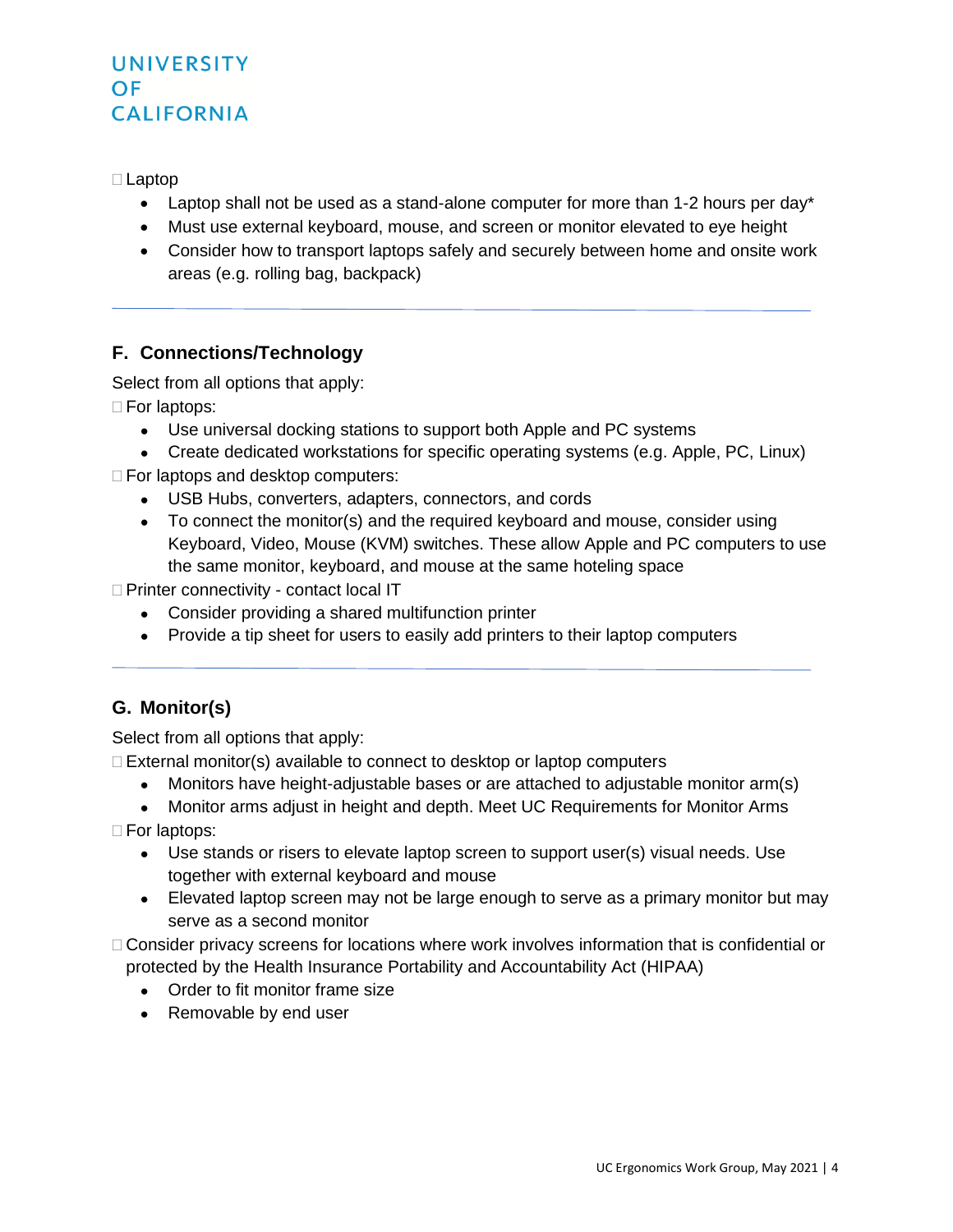#### **H. Video Camera**

Select one of these options:

- $\Box$  Built into monitor
- $\Box$  Built into laptop (elevated)
- $\Box$  External webcam

### **I. Audio**

Select from these options:

- □ Headphones/headset to connect to audio port on computer, laptop, or docking station
- $\Box$  Speakers, including those built into monitor (may not be appropriate for shared spaces)
- □ Employer provides headphones/headset
- □ Employee brings own headphones/headset
- □ Consider noise-cancelling options

## **J. Keyboards and Mice/Pointing Devices**

Select from these options:

 $\Box$  Provide standard keyboard and mouse

□ Alternative, ergonomics keyboards and mice may be needed

- Alternative keyboards: Compact, mini, split, without number pad
- Alternative pointing devices: Vertical, angled, non-contoured, wireless, different sizes and styles
- Consider centralized check out, stored in lockers, carried in/out from home
- For hybrid workers, consider providing a second keyboard and mouse, as needed

□ Store extra batteries for wireless equipment in central location

### **K. Phone**

Select from these options:

- □ Mobile phone with earbuds or headphones
- Dedicated landline
- □ Phone plugged into computer/laptop: Voice-Over-Internet (VOIP) protocol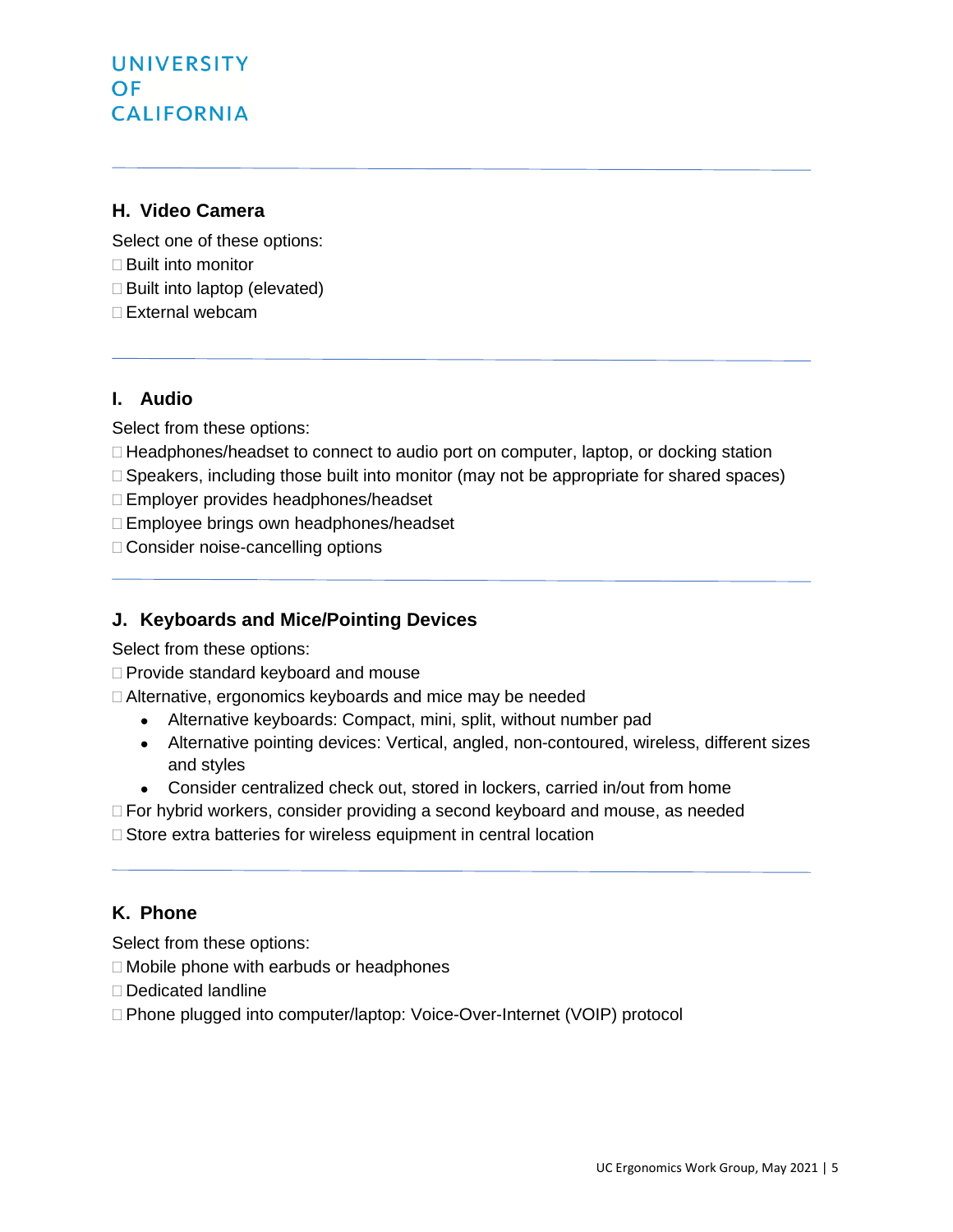#### **L. Document Holder**

If needed, select from these options:

- □ Provide removable version
- □ Consider lightweight, foldable version
- □ Consider including in centralized check out

#### **M. Footrest**

If needed, select from these options:

- Adjustable height
- □ Consider tilt feature with lockable angle
- □ Consider including in centralized check out

### **N. Lighting and Glare**

Select all of the following:

- Position workstations at a 90-degree angle to windows and lighting sources to reduce direct and indirect glare
- □ Adequate window coverings, with individual control where possible
- $\Box$  Adequate ambient lighting, with individual control where possible
- □ Task lighting where needed
	- Recommend adjustable arm and adjustable strength/dimmer function
	- Any occupancy sensors should have on/off switch and have limited sensor range

#### **O. Additional Workstation Options**

If needed, select from the following:

 $\Box$  To support privacy needs and create a sense of security:

- Front and side privacy panels that move up/down with desk. These reduce distractions
- Modesty panels below the desk for workstations placed in open areas
- Sound dampening panels and/or room treatment

Work with your local Ergonomics and Design teams for guidance on the following:

- Keyboard trays. Must meet UC Requirements for Keyboard Trays
- Forearm support pads